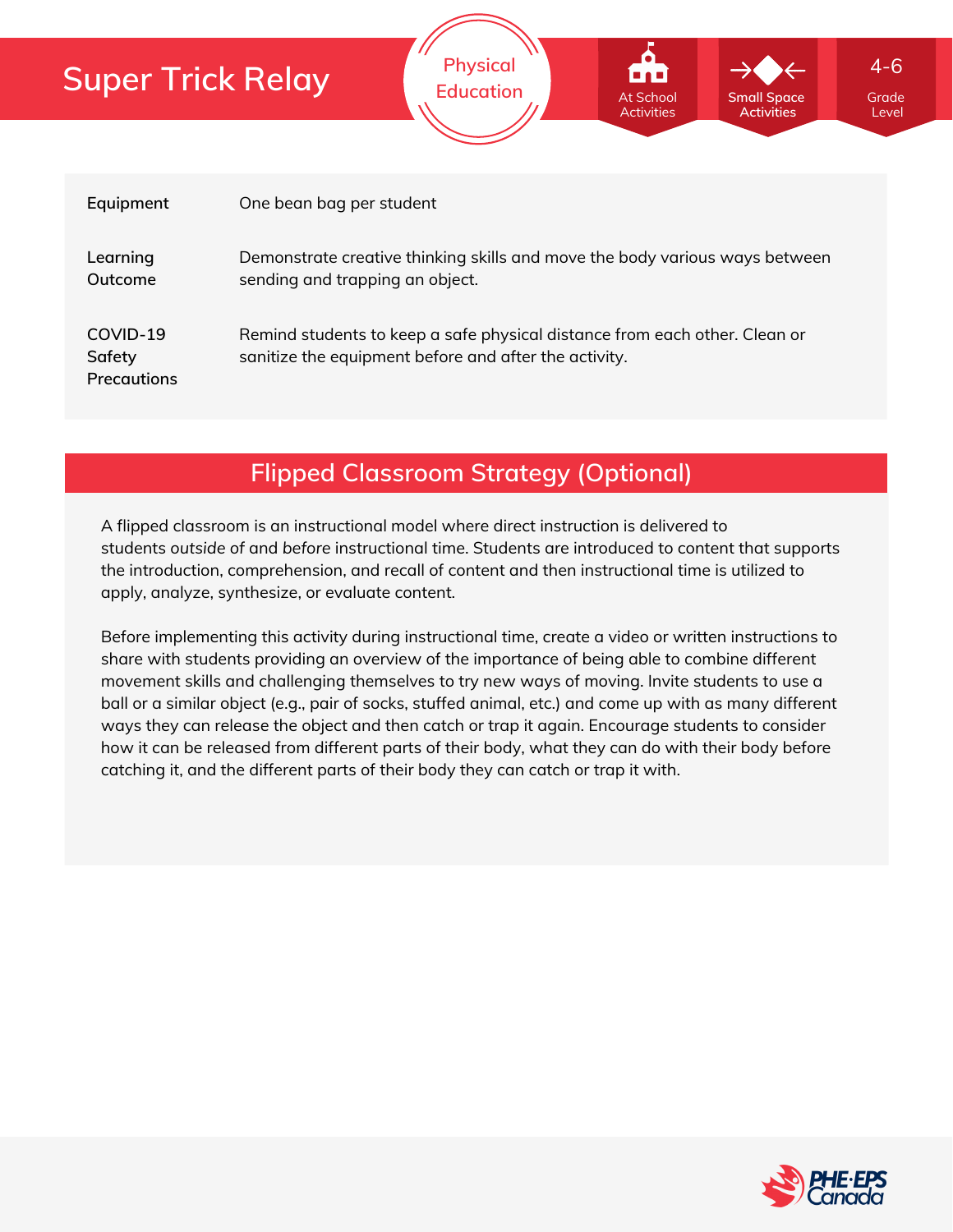

## **Activity Description**

If utilizing a flipped classroom approach, ask students what movements they came up with when practicing before class time. If not utilizing a flipped classroom approach, provide each student with a bean bag and ask them to find a safe space away from others. Challenge students to come up with as many different ways they can release the object and then catch or trap it again. Encourage students to consider how it can be released from different parts of their body, what they can do with their body before catching it, and the different parts of their body they can catch or trap it with.

Divide students into groups of 4 and ask each group to stand in a straight line one behind the other within the playing area. Each group works together to decide which group member will perform the following tricks with a bean bag (one trick per student):

- Through the legs and catch
- Catch behind the back
- Spin around once and catch
- Place bean bag on one foot and lift up into air and catch with hands

On a signal, groups begin the relay with the first person in each group performing their trick. Once they successfully complete their trick, the next person in the line goes, and so on. If a student is unsuccessful after 3 tries, the next student in line goes but the student can continue to try the trick. Set a timer for 3 minutes and ask groups to count how many times each person in the line can complete the trick. After 3 minutes, ask groups to switch their tricks so that each student is doing a new trick. Set the timer for 3 minutes again and groups count how many times each person in the line can complete the trick. After a few rounds, consider inviting students to share trick ideas and invite the groups to try these in subsequent rounds of the activity.

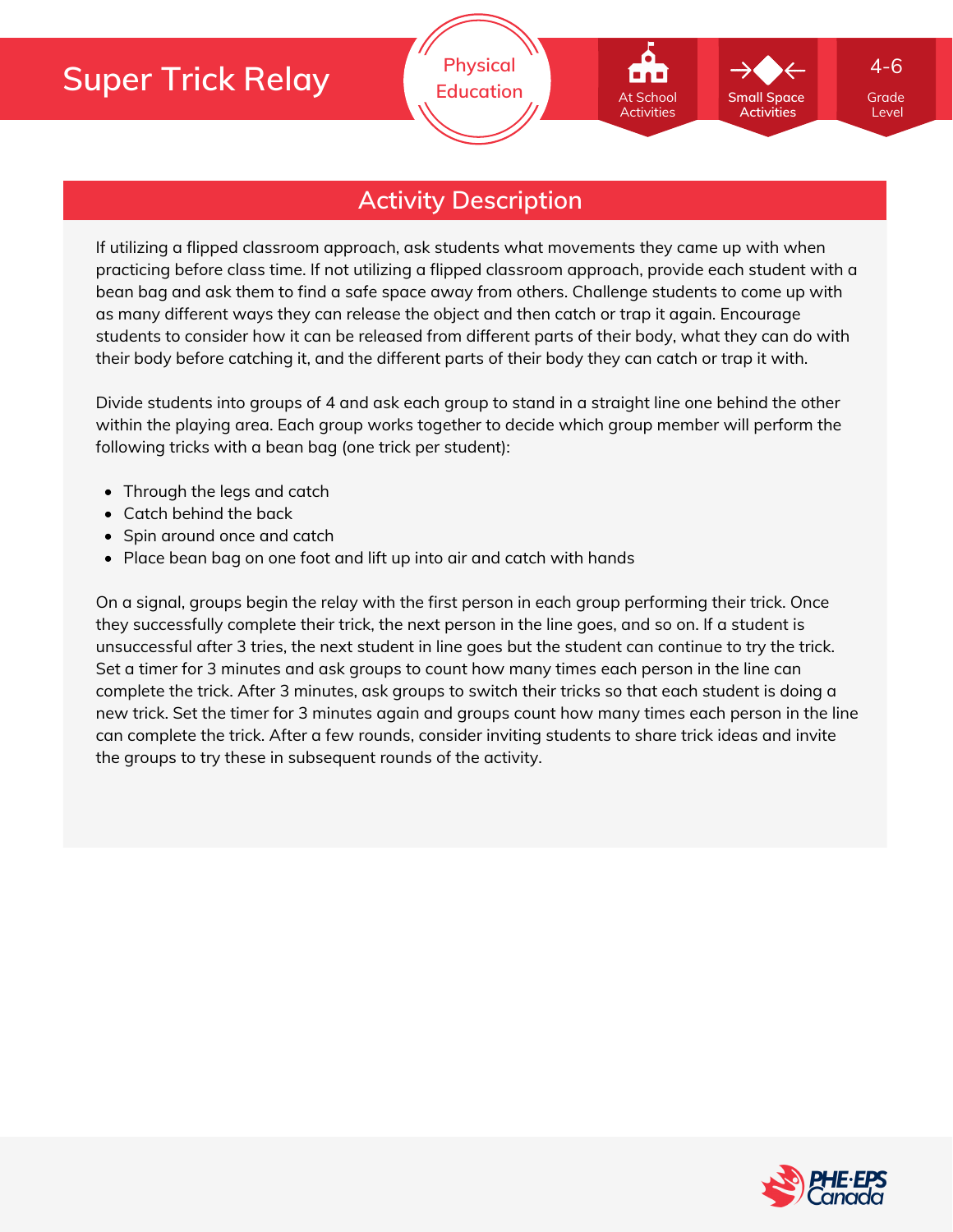**Physical Education Grade** At School **Grade** Small Space Grade

**Small Space** At School Activities

**Activities**

4-6

Level

# **Physical Education**



## **MOVE**

**Develop psychomotor skills, tactics, and strategies that facilitate a variety of physical activities across diverse environments.**



#### **THINK**

**Develop cognitive skills and strategies for a variety of movement contexts that facilitate critical thinking, decision making, and problem solving.**



#### **FEEL**

**Develop affective skills and strategies that facilitate healthy and safe relationships with themselves, with others, and with their environment.**

#### **ACT**

**Practice behaviour skills and strategies that facilitate movement competence and confidence.**



## **Inclusion Considerations**

Modifications can be made to a variety of activity components to ensure inclusion. As you plan activities, consider how everyone can be involved and how to modify or adapt the activities to ensure the full inclusion of all. The STEP framework provides modifications to the following activity components space, task, equipment, and people.

| Space                                                                                                                                                                                       | Task                                                                                        | Equipment                                                        | People                                                                                                                    |
|---------------------------------------------------------------------------------------------------------------------------------------------------------------------------------------------|---------------------------------------------------------------------------------------------|------------------------------------------------------------------|---------------------------------------------------------------------------------------------------------------------------|
| Divide students into<br>different greas to<br>complete the activity<br>where they can still be<br>supervised (e.g. half of<br>the students in the<br>hallway and half in the<br>classroom). | Students throw their<br>bean bags at different<br>targets instead of<br>performing a trick. | Students may use a<br>large foam ball to<br>perform their trick. | Students participate<br>individually and see<br>how many tricks they<br>can successfully<br>complete within 2<br>minutes. |





## **Competencies Reflection Questions**

Reflection is important to support learning during physical education. Consider asking students the reflection questions below and discuss the answers together.

- *Which trick did you find the easiest? Hardest?*
- *How did you and your group members work together to decide who would do each trick?*